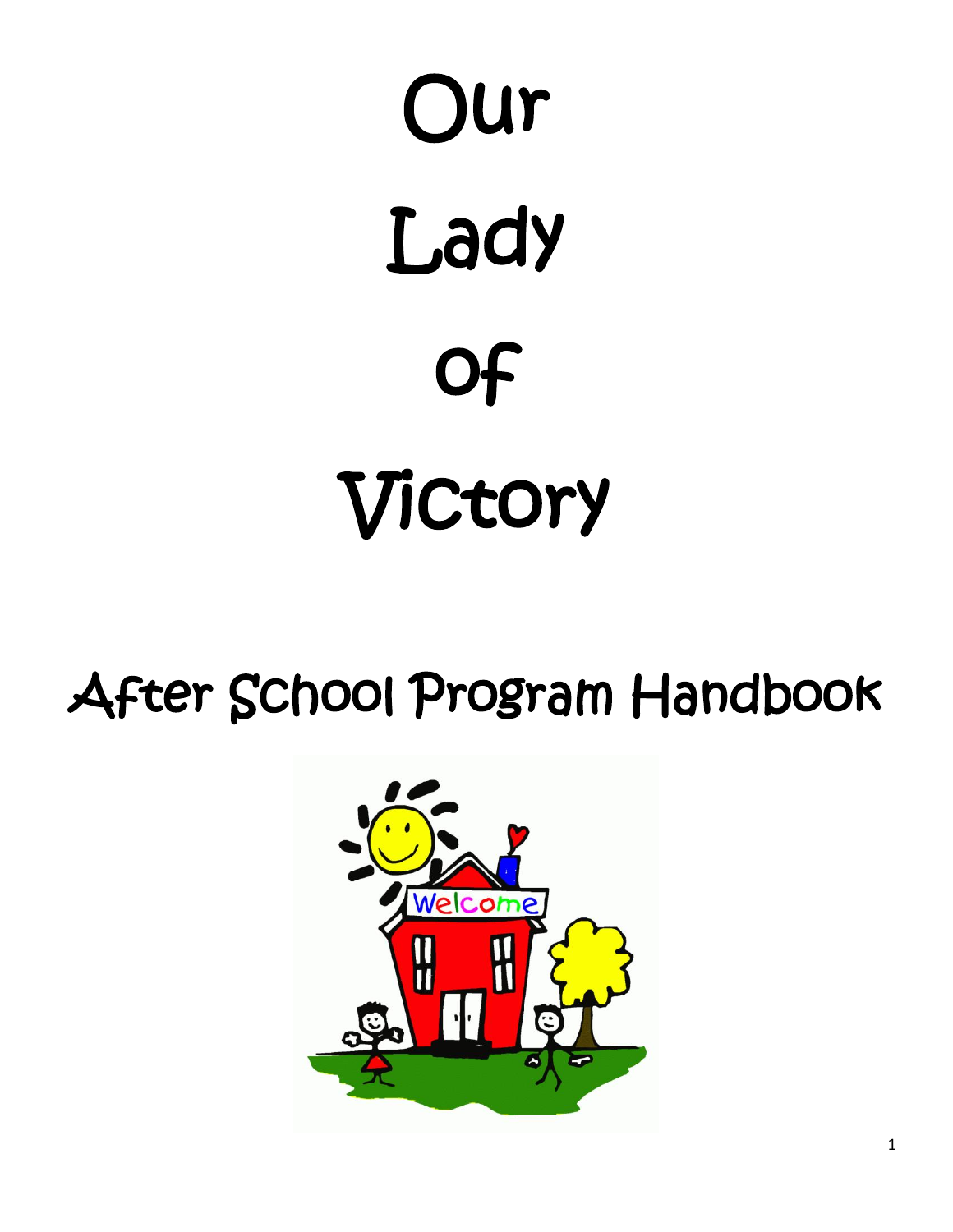### PHILOSOPHY OF OUR LADY OF VICTORY AFTER SCHOOL PROGRAM

Our Lady of Victory After School Program focuses on enabling children to discover their world through exploration, sensory experiences, and a gradual growth in readiness. A very important aspect of the program is to impart the Gospel values of faith, hope, love, reconciliation, service, courage, and justice by simple concrete activities. These young children will be taught reverence for people and the things God created in a loving Christian atmosphere.

The overall program will provide a safe and nurturing environment promoting the physical, social, emotional, and cognitive development of young children. Children will be enriched and grow into fullness of life through activities appropriate to their stage of development.

### ELIGIBILITY FOR AFTER SCHOOL PROGRAM

All children ages three and up who are toilet trained, who do not require one-on-one supervision and are enrolled in Our Lady of Victory can attend Our Lady of Victory After School Program. Our Lady of Victory Summer Camp is open to those attending Our Lady of Victory as well as the public. If a child is entering our fall 3K program and has a summer birthday they are still eligible to attend our Summer Camp as long as they are fully potty trained.

### AFTER SCHOOL PROGRAM HOURS

The Early Childhood Center (After School Program) opens every day when in session at 7:00 a.m. and closes at 5:30 p.m.

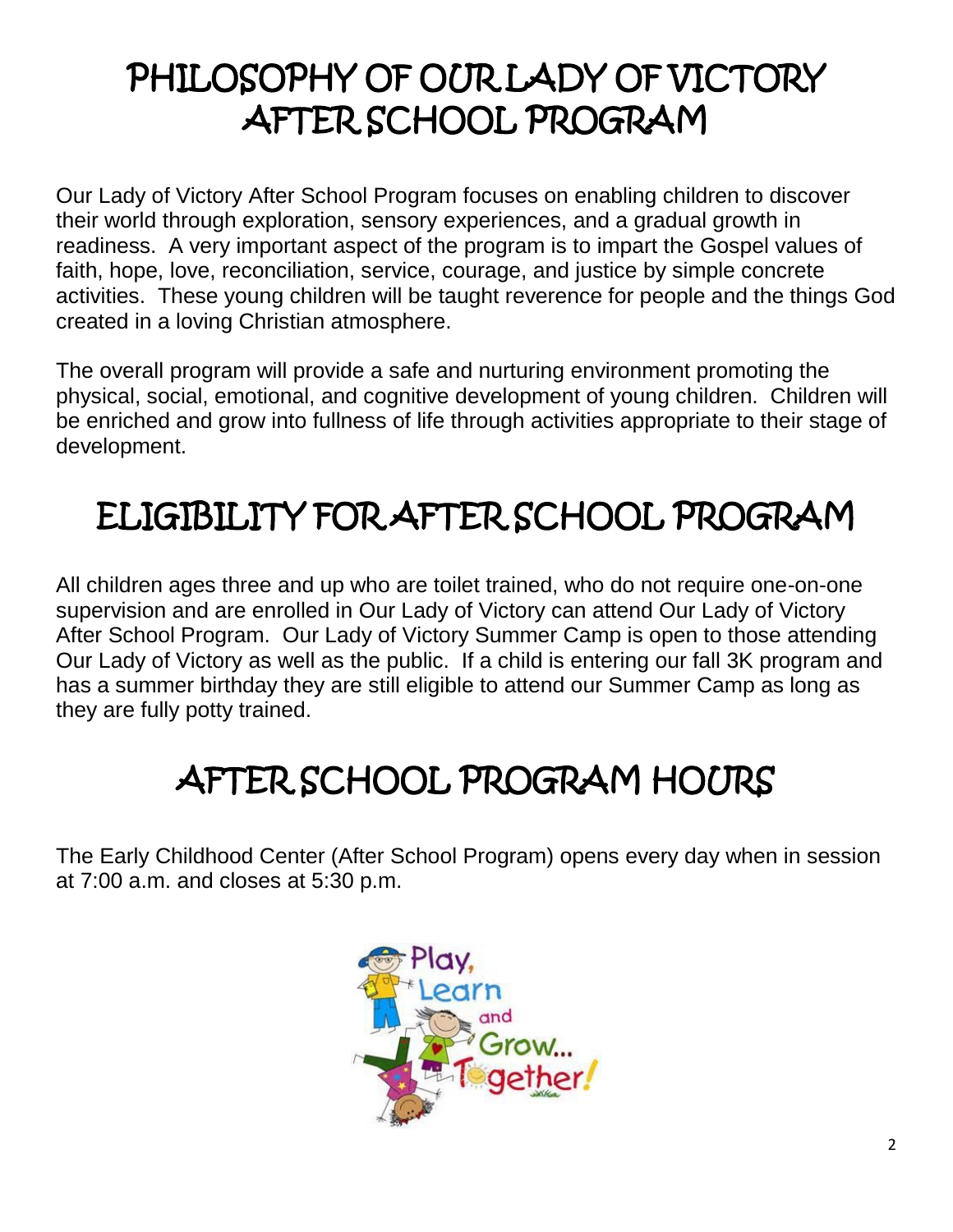### HOLIDAYS

After School Program will be closed the following holidays every year:

- Labor Day
- The **DAY BEFORE** Thanksgiving
- Thanksgiving
- The **DAY AFTER** Thanksgiving
- **CHRISTMAS BREAK** see break schedule below
- The **FRIDAY** of Spring Break
- Good Friday
- The **MONDAY** after Easter
- Memorial Day
- May  $25^{th}$  May  $29^{th}$  to prepare for summer camp
- $\bullet$  July  $4^{\text{th}}$
- \*A **week before school** starts in August for teachers to prepare classrooms\*

#### **Parents please be advised for 2019 Christmas break we will be closed**  • **Monday, December 23rd – Wednesday, January 1st .**

Our Lady of Victory After School Program **reserves the right** to make any additional closure dates throughout the year.

It is not cost effective for After School Program to remain open anytime during the holidays if less than 10 children are signed up for care. Parents will need to make other arrangements if necessary. After School Program Director will notify parents on the child's sign out card if center will be closed.

Any days that Our Lady of Victory School is closed and After School Program is open, there will be a sign-up sheet placed out the week prior to closure day to sign your child/ren up if they will be needing care for a non-school day.

Parents are solely responsible for signing their child up for care. Any child not signed up by the given deadline is not guaranteed a spot for care that day.

#### **The After School Program reserves the right to refuse care to any child not signed up for a non-school day.**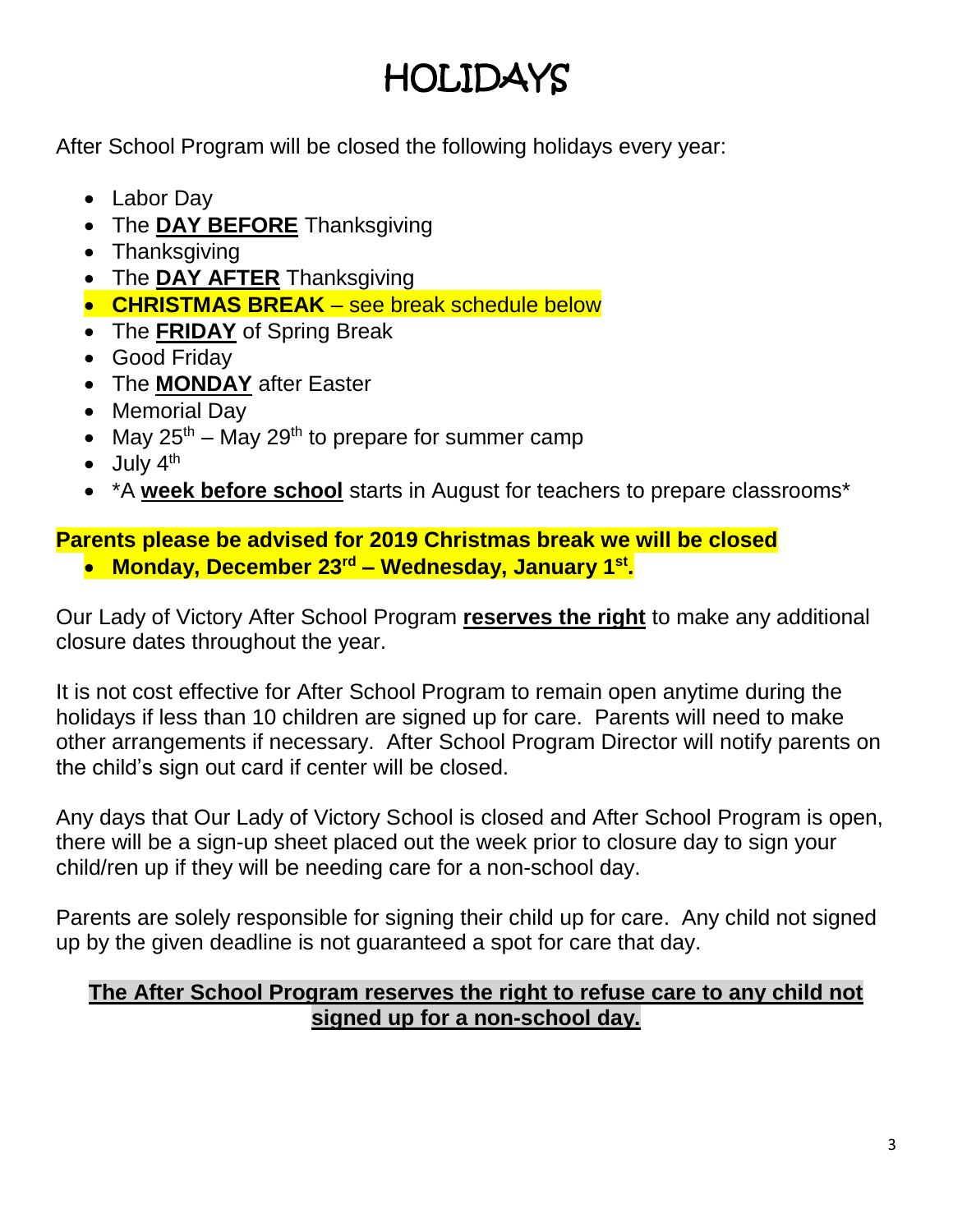### DISCIPLINE POLICY

Our Lady of Victory After School Program discipline policy allows a child to grow socially, morally, spiritually and emotionally. The program followed strives to develop Christian values in young children especially guiding them to be respectful and accepting of each other. It is important that caregivers, along with parents, begin helping these young children accept responsibility for their actions. The disciplinary guidelines in place are there to encourage a child to grow in maturity and selfdiscipline.

Any of the following procedures will be followed for correcting student's misbehaviors:

- Child is taken aside and misbehavior is discussed
- Child sits near the caregiver
- Caregiver provides alternate activity for the child
- Child is placed in "thinking chair" for short period of time
- Caregiver reinforces good behavior
- If misbehavior is still occurring, child is sent to speak with the Director
- Director communicates with parent(s) regarding persistent behavior problems

If the misbehavior continues the Director will contact the parents and set up a conference time to meet. The Director, caregiver, and parents will work together to change the behavior of the child.

The following procedure may be used by either Director or School Administrator:

- A formal conference will be held between the parties involved to explore solutions to the behavioral problem
- If child is a distraction to student learning, poses a threat of hurting themselves or others, the parent will be called and asked to pick up their child for the rest of the day
- If no improvement occurs, then the child may be asked to leave After School Program permanently. This decision is made by the Director and School Administrator and their decision is final.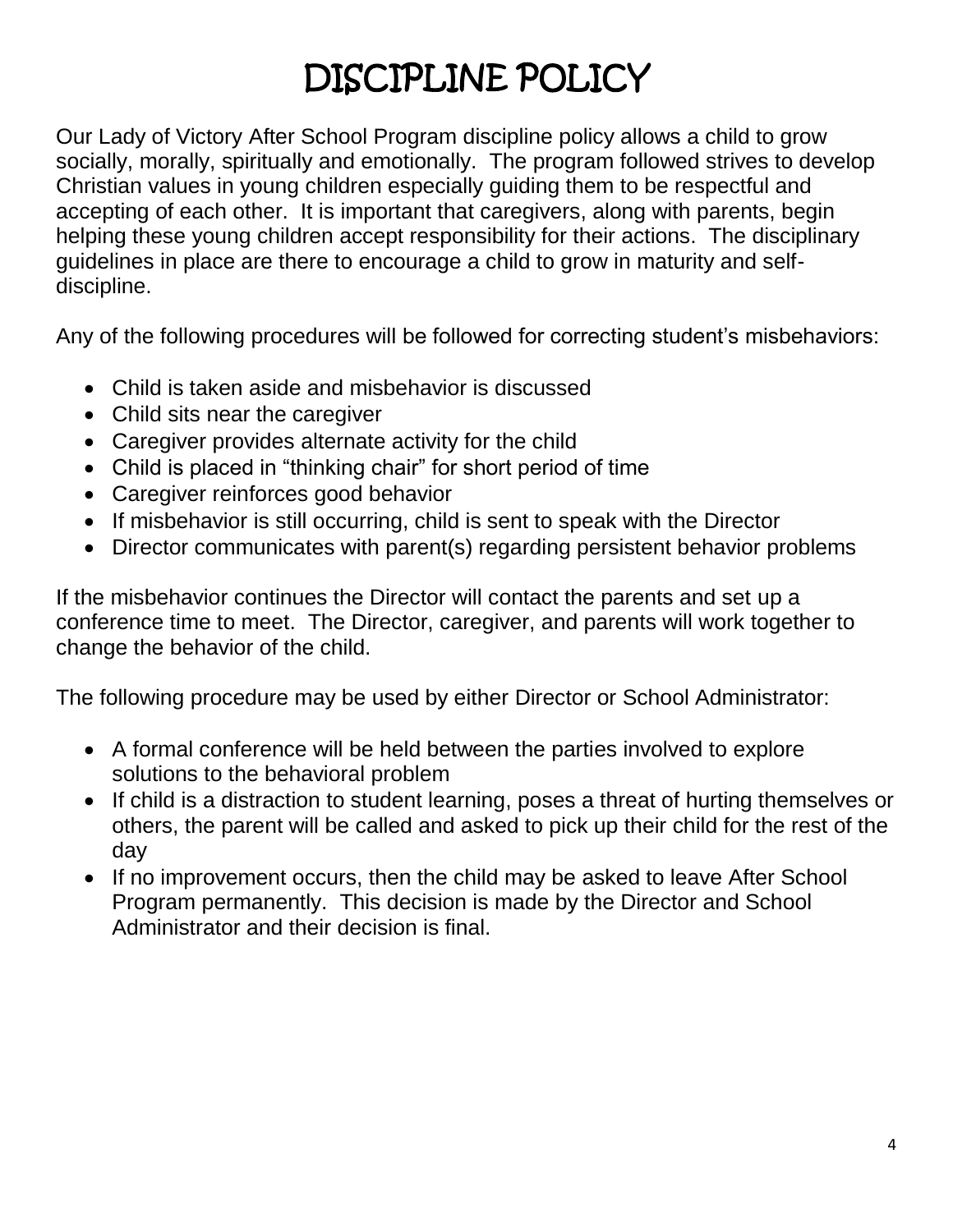### DISMISSAL FROM AFTER SCHOOL PROGRAM

Dismissal is a serious matter and is invoked only as a last resort. Normally it will follow after a series of offenses or behavior of grave significance. A child may be removed from the program if:

- Policies stated in the handbook are continually disregarded by parent or child
- Abusive language or threats are made by a parent or child to other children or caregivers
- The child poses a threat to self, caregiver, or other children

#### **Our Lady of Victory After School Program Director reserves the right to dismiss any family whose attitude and conduct adversely affects the program.**

### TUITION

A regular After School Program child is defined as a child who comes to care four or more times a week. A drop in is defined as a child who comes less than three times per week. **A full time enrolled student is required to make payments even if the child is not attending care.**

If you no longer need care; withdrawal forms are located in the Early Childhood Center office and must be filled out in order to avoid being charged the weekly rate.

### VACATION

Children who are enrolled as full time status starting in August through May are allowed 3 weeks of vacation time during that calendar year. Vacation weeks are taken at a reduced rate of one-half the weekly After School Program rate.

Children who use care full time during Summer Camp are allowed 2 weeks of vacation time during June to mid-August. Vacation weeks are taken at a reduced rate of onehalf the weekly summer camp rate.

Vacation time must be taken in 5 day intervals and cannot accrue from year to year.

 $\longrightarrow$ 

 $\Delta$  CHILD HAS A SPECIAL WAY.  $\div$  of adding joy  $\div$ to every day!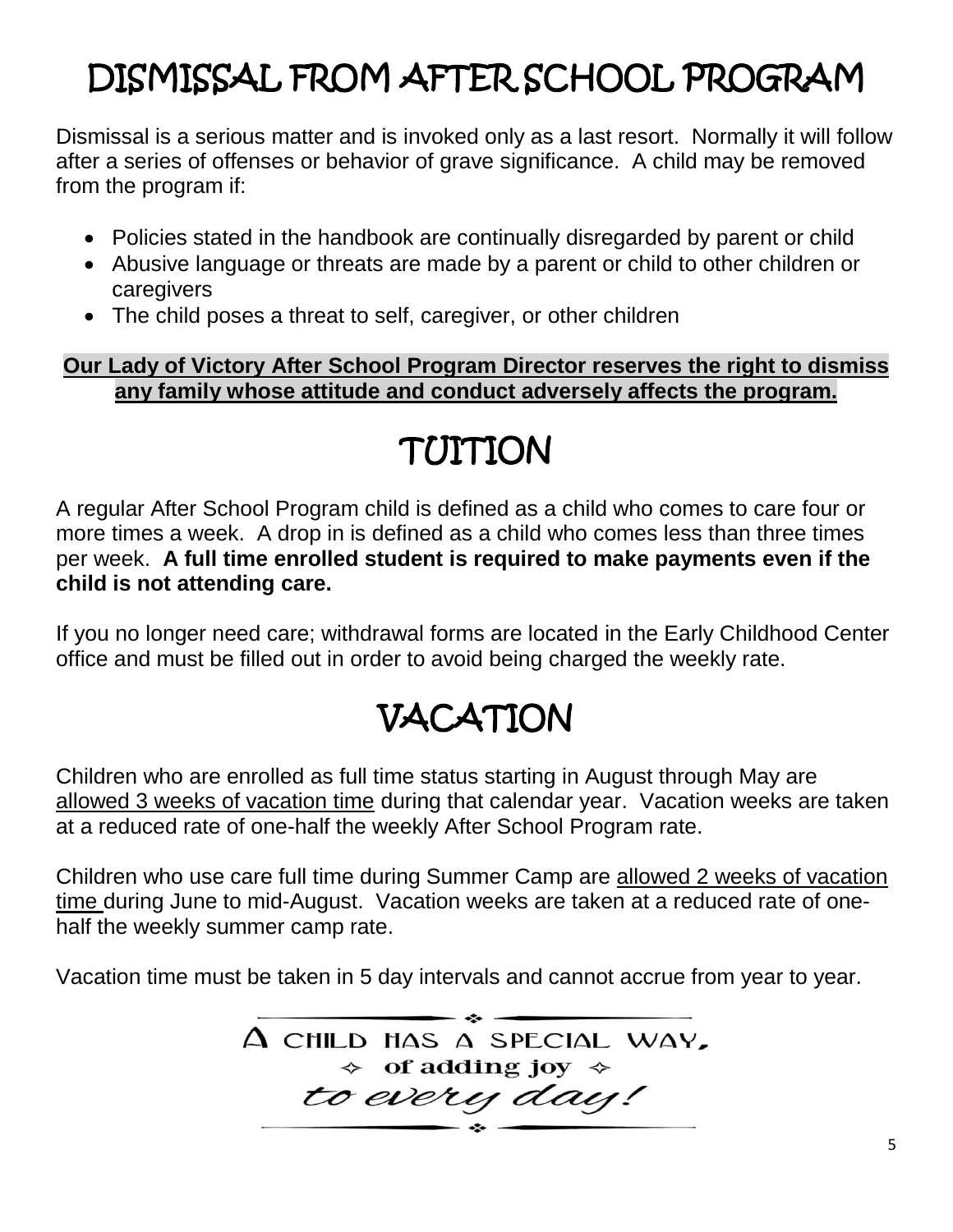### PAYMENTS

Payments are due weekly and are to be made on Monday of each week. You may pay in advance if you wish. **A \$20.00 fee will be applied to all returned checks**. Accounts that are delinquent in payment will be charged a late fee of \$30.00 a week until balance is paid. **Accounts that are delinquent will not be allowed to enroll in Our Lady of Victory Summer Camp and/or attend the After School Program the following year.**

#### **SCHOOL YEAR RATES:**

\$35.00 After School Program registration fee is required per child for the school year and is to be paid at school registration.

| 3K:                    | <b>ALL WEEK</b> | \$60.00                         |
|------------------------|-----------------|---------------------------------|
| 3K:                    | Drop In         | \$20.00 (per day)               |
| 4K:                    | <b>ALL WEEK</b> | \$60.00                         |
| $4K$ :                 | Drop In         | \$20.00 (per day)               |
| $5K-5^{th}$ :          | <b>ALL WEEK</b> | \$50.00                         |
| $6th - 8th$ :          | <b>ALL WEEK</b> | \$35.00                         |
| $5K-8$ <sup>th</sup> : | Drop In         | $$15.00$ (3:30-5:30 p.m.)       |
| $5K-8^{th}$ :          | Drop In         | \$20.000 (EARLY DISMISSAL DAYS) |
| $5K-5^{th}$ :          | Drop In         | \$25.00 (ALL DAY CARE)          |

**\*\*6th – 8 th graders: After Care is not available on non-school days.**

#### **SUMMER CARE RATES:**

\$65.00 Summer Camp registration fee is required per child to attend camp and is to be paid when child is enrolled in camp.

| 3K-Incoming 5 <sup>th</sup> : | <b>ALL WEEK</b> | \$125.00          |
|-------------------------------|-----------------|-------------------|
| 3K-Incoming 5 <sup>th</sup> : | Drop In         | \$35.00 (per day) |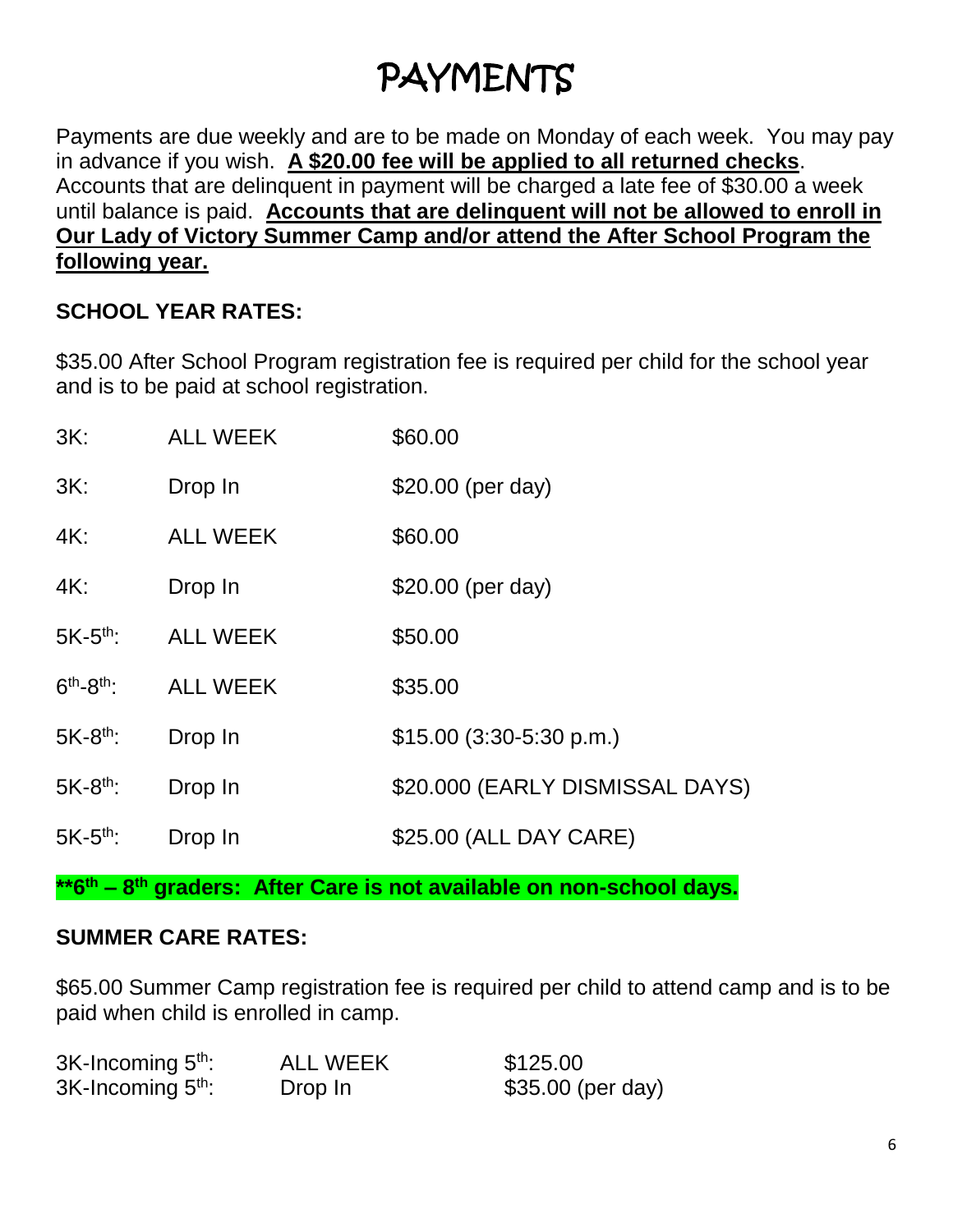### ARRIVAL & DEPARTURE

Parents should notify the staff person on duty of their child's arrival and departure. All children must be picked up on time. Children not picked up by 5:30 p.m. will be charged \$5.00 for overtime plus \$1.00 a minute thereafter **(per child)**. **Late pick up fees must be paid in cash to After School Program Director.**

### EMERGENCY NOTIFICATION & PICK UP

After School Program requires written notification when a parent changes address, phone numbers, or working location; this information is necessary to keep the emergency notification list up to date.

**After School Program will only release children to their parents and those listed on their enrollment form.** If your child will be going home with someone listed on their enrollment form you must notify a staff person or leave written permission for them to be picked up by the person listed. The person picking up must show a valid driver's license to staff on duty.

### SEVERE WEATHER

Listen to your local radio and T.V. stations for weather announcements. Our Lady of Victory After School Program will follow all weather announcements issued by the school. If a late start is announced we will open our doors 30 minutes before school starts for example if school is to be delayed until 10 a.m. our doors will open at 9:30 a.m. If Our Lady of Victory announces school is closed due to weather we will be closed as well. We suggest you follow Our Lady of Victory Facebook page and be signed up for the After School Program Remind App.

### DRESS CODE

We encourage you to dress your child in suitable play clothes. **We ask that your child wear tennis shoes at all times.** Flip flops, open sandals, boots and crocs are a hazard for our outside playground and gym activities.

We encourage you to dress your child for all weather conditions. We will go outside daily; weather permitting.

Please refer to the "FREE DRESS" policy in the school handbook for dress code. All girls must wear shorts or bloomers under their dress and skirts.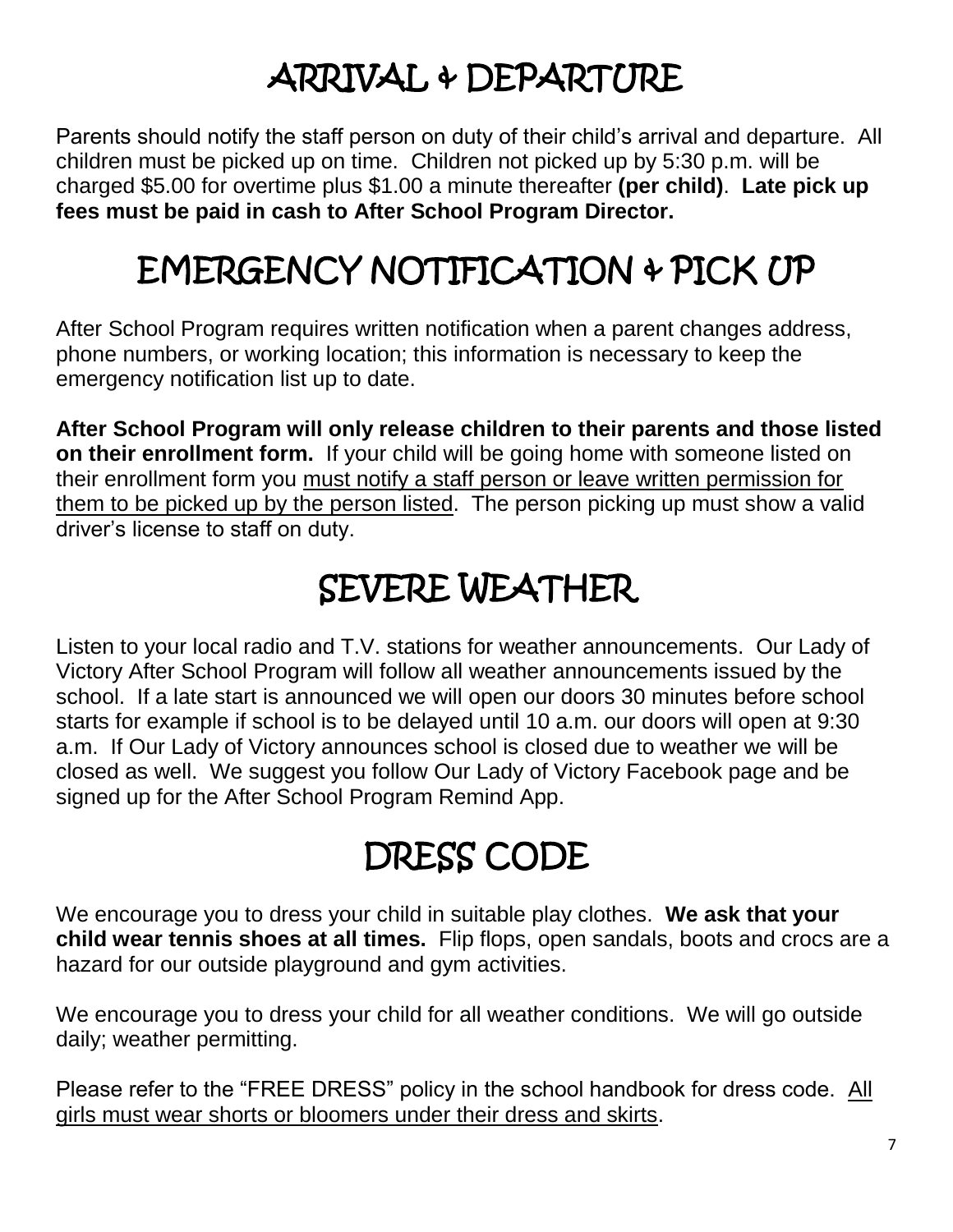### SICKNESS, MEDICATION & ACCIDENT REPORTS

Please notify the After School Program by 9:00 a.m. when your child is absent. In case a child becomes ill at care, the parent will be notified to make arrangements for the child to be picked up immediately.

Children with a fever of over 100.4, vomiting, or diarrhea will be isolated and sent home as soon as possible. Children must be free of all symptoms and fever free for 24 hours (without medication) before returning to school.

When medication is required during After School Program hours, it must be brought to the center in the original container. Instructions must be written on the school medication form. The medication forms are available at the reception desk. Sample medications must be accompanied by written instructions from the child's doctor. Medications will be administered by a staff member per directions.

In case of a serious medical problem, be sure to complete the form describing the child's condition and what you request the school to do in case of an accident or flare up. A conference with the child's teacher and Director is required.

#### **Medicines must be left with the front office staff. Medicine is not to be placed in a drink, lunch box, locker, or backpack.**

An accident report will be sent home to parents when children are injured in play related accidents. Parents will be notified by phone if a head injury, serious wound, or possible break is involved. **Parents are responsible for all medical and dental expenses incurred for their children.**

### NAP

Parents will need to provide a small kinder mat for sleeping. This is required for 3K-5K. Teachers are **requiring** that children bring the red/blue mat that folds 11" x 19" and is **5/8"or 1" x 19" x 45"**. Children may bring a **beach towel** no larger than 30" x 60" and a small travel pillow to sleep with. All items need to be marked with the child's first and last name. Washable sleeping items will be sent home every Friday to be laundered and should be brought back on Monday. Stuffed animals, lovies, special blankets, etc. are only allowed per teacher discretion.

Children are not required to sleep but are asked to lie quietly on their mats out of respect for their classmates who are sleeping.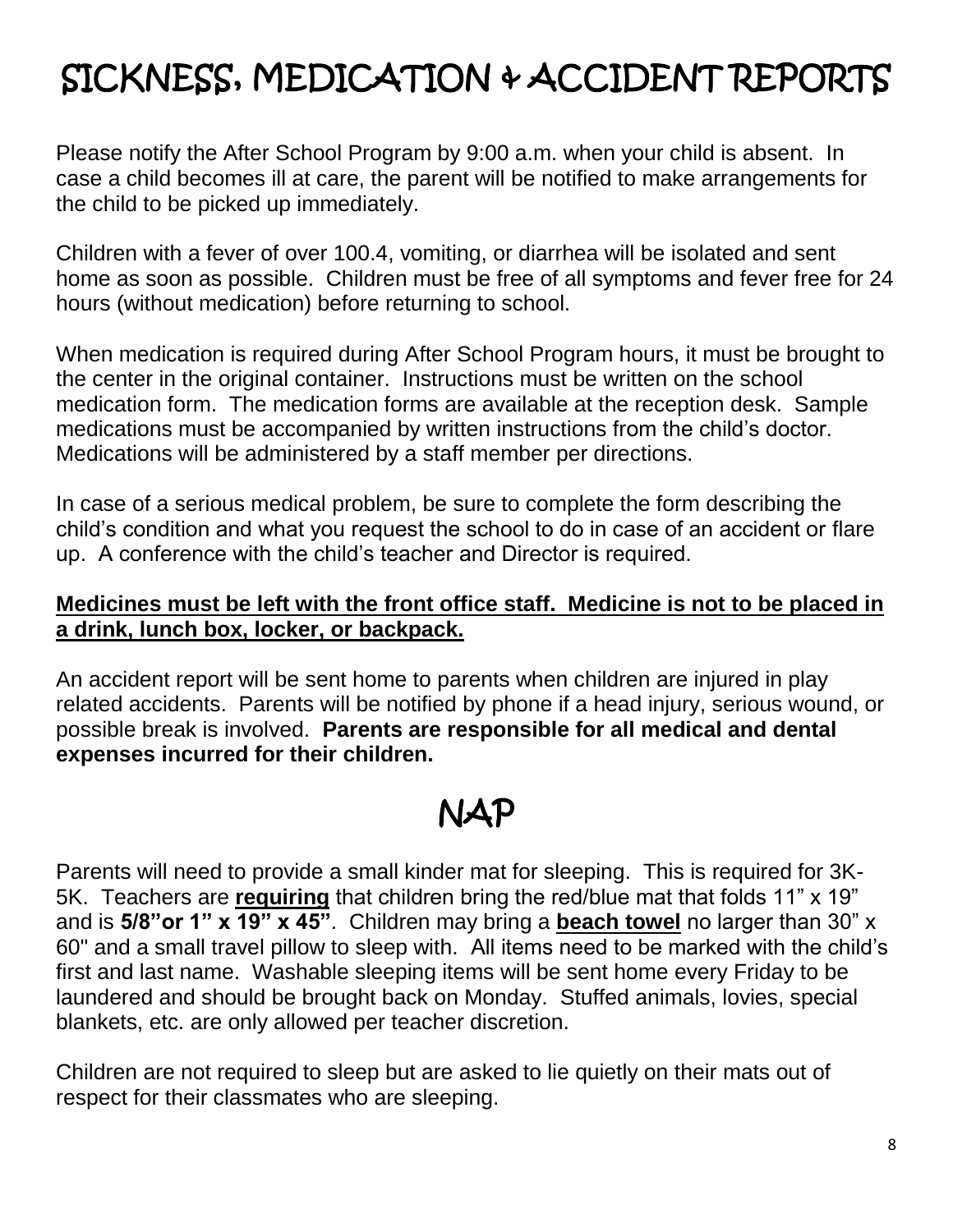### SNACKS & LUNCHES

Mid-morning and mid-afternoon snacks are provided by the Afterschool Program when in session. In May the After School Program Director will notify parents of designated days when snacks will need to be provided for their child.

Please inform the After School Program if your child has any allergies associated with food or special medical conditions. **Depending on the severity of the allergy, parents may need to provide snacks for their child.**

Children enrolled in the 3K & 4K After School Program may either bring a sack lunch or may purchase a lunch through our cafeteria. Parents may set up a lunch account for their child through our cafeteria program known as MySchool Bucks.

On **EARLY DISMISSAL** and **NON-SCHOOL** days, parents are responsible for providing a sack lunch and a drink if their child/ren will be staying for care. Please do not pack anything that needs to be microwaved. **Child may not be dropped off at the After School Program without a lunch**. The first time a warning phone call will be made to bring the child a lunch. Any occurrences after will result in parent being called to pick up their child for the day. If repeat occurrences continue child will not be allowed to participate in Early Dismissal and Non-School After Care.

### CHANGE OF CLOTHES

Messy art work and potty accidents happen. We ask that you please bring at least 2 sets of underwear, socks, and outfits in a ziploc bag labeled with your child's name to be kept in the classroom.

### DAMAGE TO PERSONAL ITEMS

Staff members cannot be responsible for the loss or destruction of personal toys, special items, or clothes brought to school. Although children are constantly supervised, toys or special items can be damaged or get lost.

Children are more than welcome to bring toys on non-school days. **Electronics are only allowed on EARLY DISMISSAL AND NON-SCHOOL days.** Our Lady of Victory staff is not responsible for lost or damaged items brought to the After School Program. We ask that you please mark all personal items with your child's name.